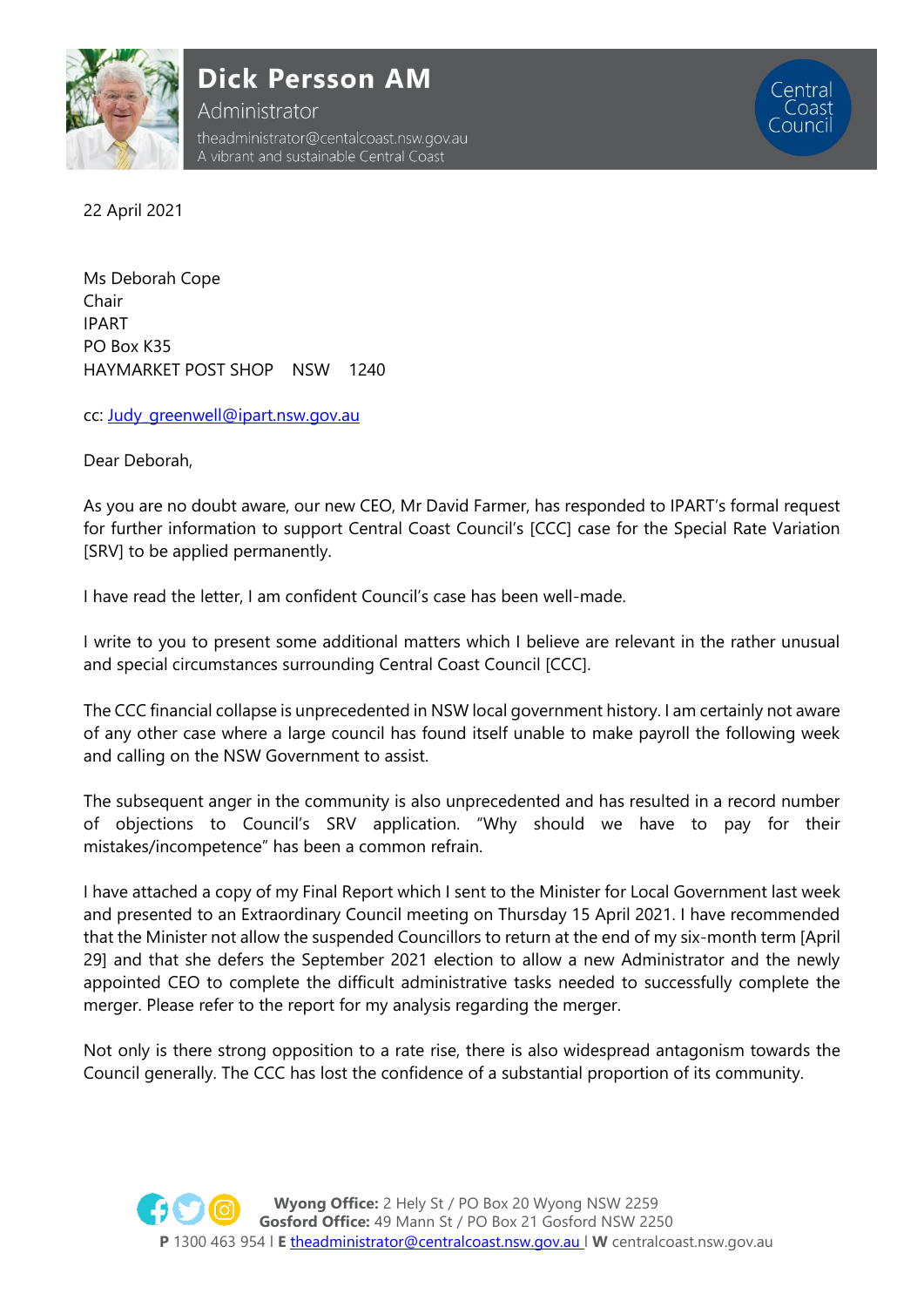If the Minister accepts my suggested approach a new Administrator and the new CEO will have around 18 months, without the 'distraction' of elected representatives, to concentrate on implementing the changes Mr Hart and I have put in place, and to focus on 'completing' the merger work still to be done.

My experience with rate rises is not as extensive as the Tribunal by any means, however I believe history shows that most controversial rate increases are fairly quickly forgotten once implemented. I am concerned that an IPART decision to grant, for example, a two or three- year rate rise, would see the Council having to start the whole process again in 12-24 months' time, reigniting the anger and debate about the performance of the previous Councillors and senior executives, and setting back the important challenge of regaining community confidence in the council.

Of course, I understand this type of consideration alone is not enough for IPART to base a decision upon, but if after considering the newly provided information IPART still sees our case as 'somewhat marginal', I am hoping the analysis set out above may persuade you to push it over the line.

Please contact me on **if you would like to discuss this matter further.** 

Yours sincerely



**Dick Persson AM** Interim Administrator Central Coast Council

Attached: Final Report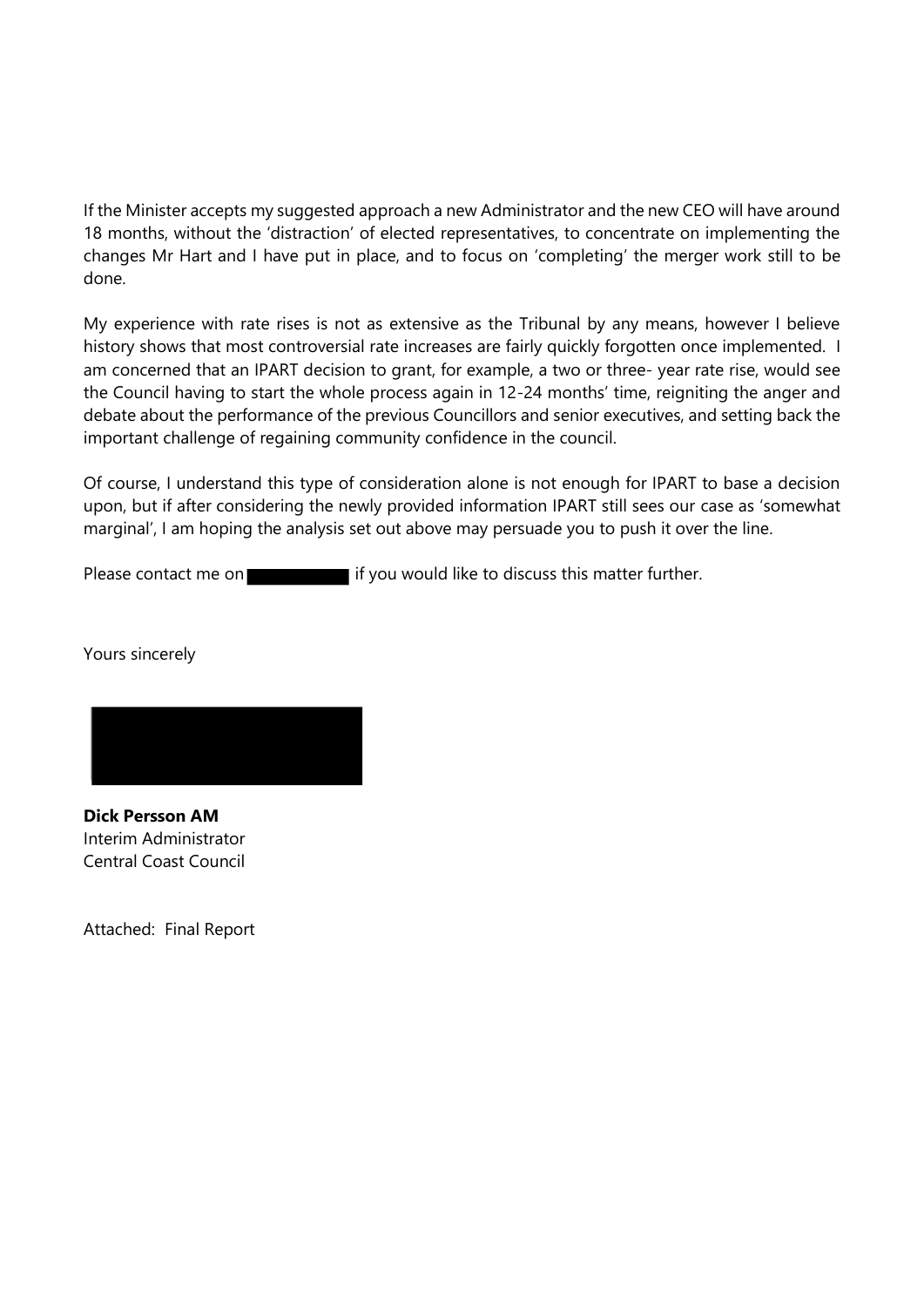# $\overline{\mathsf{Admin}}$  **Reporting & Report Final Report**

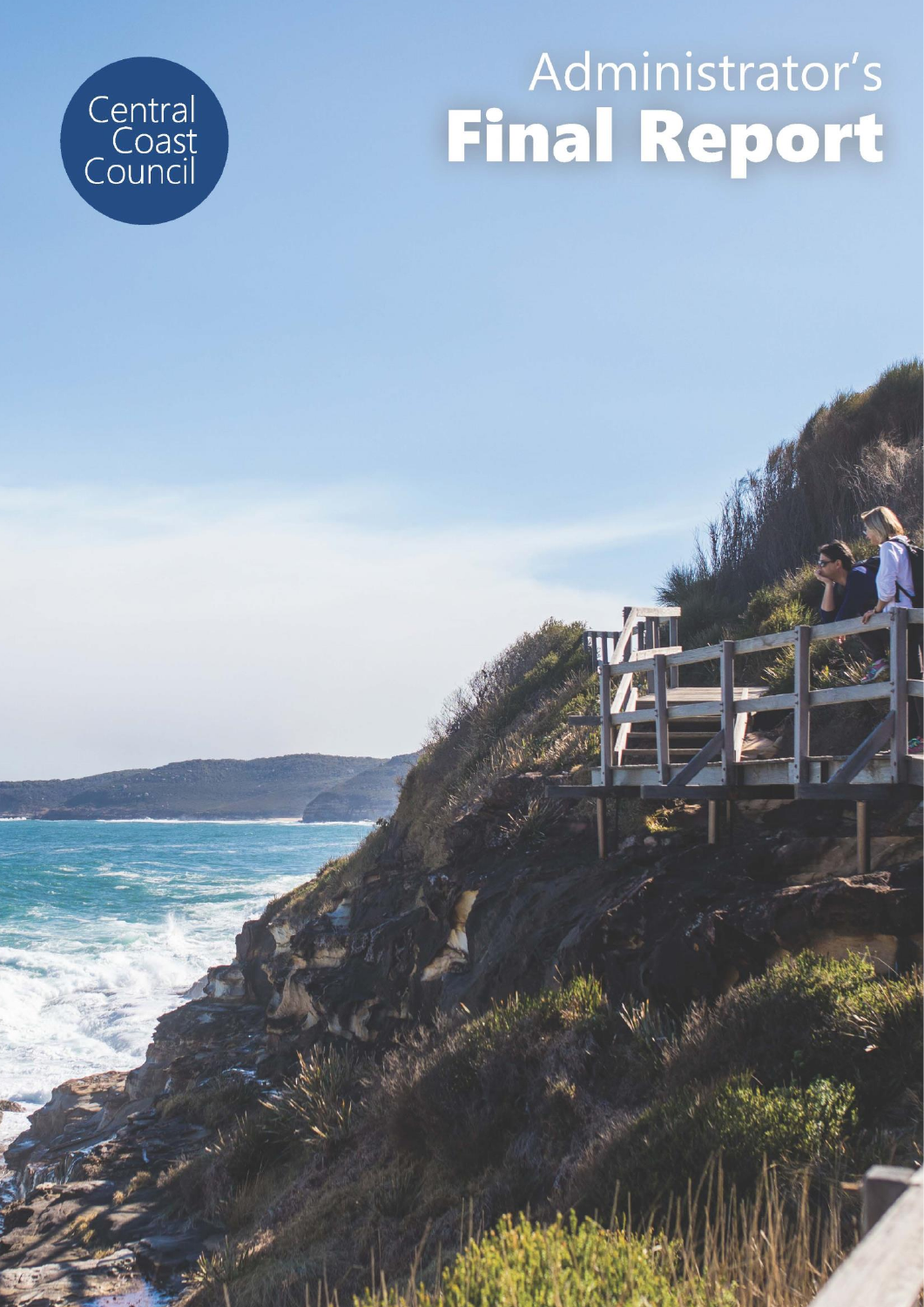## Background

I was appointed by the NSW Minister for Local Government, The Hon Shelley Hancock MP, as Interim Administrator of Central Coast Council [CCC] on 2 November 2020. This followed the Minister's decision to suspend the Council due to concerns about their financial mismanagement.

My initial appointment of three months was extended for a further three months to allow me to complete my investigation into what went wrong, who was responsible and to put measures in place to return the Council to a firm financial footing. My term will finish on the 29 April 2021.

This report should be read in conjunction with my two earlier reports; the 30 Day Interim Report dated 2 December 2020 and my 3 Month Progress Report dated 3 February 2021.

Both reports outline the key findings of my investigation of what has gone wrong, who was responsible, what needs to be done and an update on progress to return the Council to a firm financial footing, as well as measures to improve its operations and regain public confidence.

Finally, it provides a recommendation to the Minister about the best 'next steps' for CCC.

#### Introduction

Many residents feel there is a need for an independent inquiry into what happened at CCC. Usually such an inquiry is held by an independent person with extensive experience in the subject matter. Well with due respect to some members of the community, that is who and what I am. I have carried out an independent investigation into what has occurred at CCC. I have been supported by Mr Rik Hart, another independent person with extensive experience in the subject matter. Mr Hart and I have expressed our views openly, transparently and without fear or favour.

It is clear that many of the people calling for another investigation just don't like the answers outlined in my 30 Day Report and 3 month Progress Report, particularly in regard to the role of the 2016 Council Merger, or the recommendation of a 15% special rate increase.

This Final Report introduces new information in that regard and outlines my reasons for recommending the preferred way forward.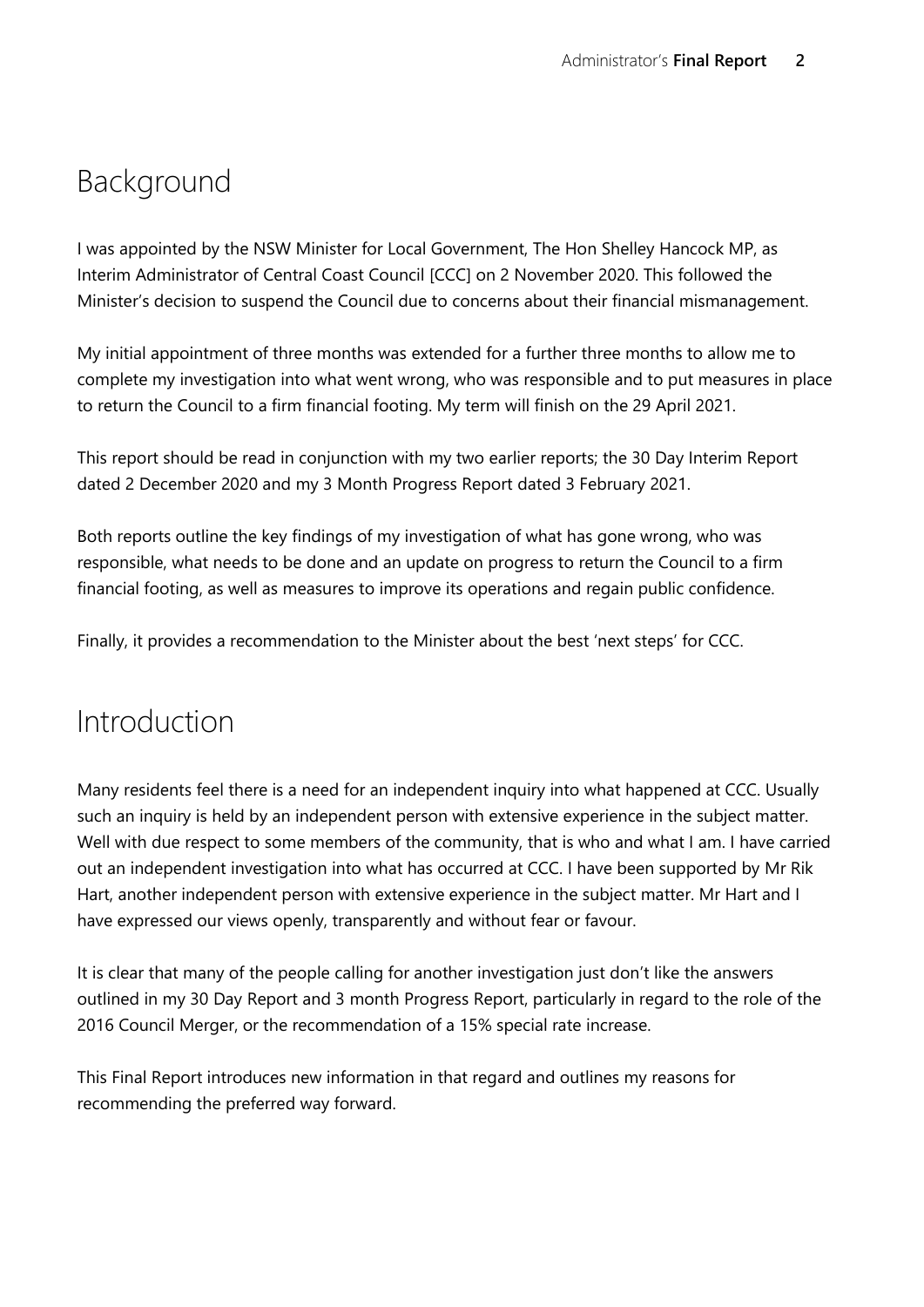## KEY FINDINGS

- There is absolutely no evidence that the financial collapse of the CCC was caused by the 2016 merger.
- Further information establishes that my earlier claim that IT expenditure was a significant merger related expense turns out to be incorrect. I have since found the 'Avocado Report' [commissioned by CCC] which shows former Gosford and Wyong Councils were both planning to spend between \$14 –\$34 million [each] on upgrading their IT systems. The \$60 million spent post-merger was likely \$10 million more than their total spend for implementing a similar ERP solution (Enterprise Resource Planning software) if left unmerged. It is also clear that the outcome of this massive investment is poor compared to what other Councils have secured at much lower costs.

I **RECOMMEND** the new CEO consider going to the market to procure cheaper and simplified systems.

- Merging two organisations should allow overheads to be reduced. This was not achieved, and all evidence indicates the newly elected Councillors had little or no interest in achieving merger related savings, nor was the former CEO hired 10 months after Councillors returned. On the contrary, the Council expanded all aspects of Council spending with little regard or understanding of the financial consequences.
- Many of the residents calling for a judicial inquiry feel there must have been corruption for things to have gone so wrong. I have found no evidence to support this claim. My conclusion is supported by the financial audit carried out by Clayton Utz and KPMG tabled at the Council Meeting of the 3 March 2021.
- The former Gosford Council made several financial and staffing decisions prior to merger that presented a distorted picture of their true financial position, which presented a 'rosier' picture than was actually the case.
- In regard to rate increases, the former Wyong Council had gained IPART approval for their application for a four-year rate increase of 6.9% per year [over 30% cumulatively]. They suspended the fourth year increase due to the impending merger. Former Gosford was well advanced with their own large increase [12% plus inflation]. Both Councils had accepted that substantial increases in rate income were needed.
- The only rate increase directly caused by the merger is due to rate harmonisation. Merged Councils are required by the NSW Government to 'harmonise' their rates but were prevented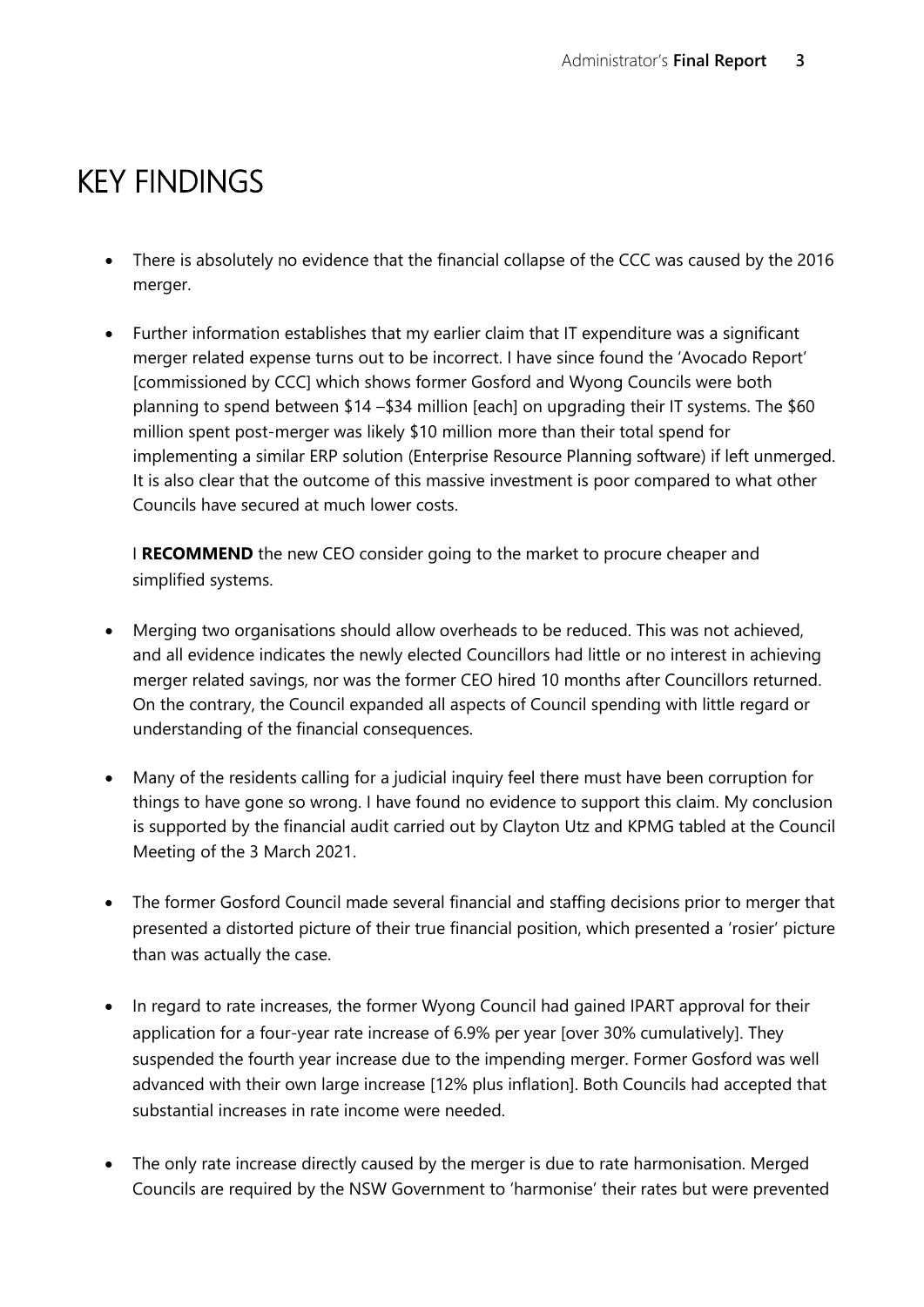from doing so for the first three years. That time was up last year when three of the 20 merged Councils did so. The remaining 17 merged Councils are required to do so this financial year. In the case of CCC this will result in average Wyong rates falling by approximately 20%, and average Gosford rates rising by approximately 27%.

If IPART approves the Special Rate Variation application for a 13% increase [plus the 2% CPI increase], this would be on top of the 20% drop for Wyong and the 27% increase for Gosford. In this scenario average Wyong rates will drop by less (approximately \$3pw) and average Gosford rates will increase by more (approximately \$8pw).

While the NSW Parliament is currently debating legislation that would allow merged Councils to spread the harmonisation adjustment over a longer period, I can see no argument to do so given that former Wyong ratepayers had a major rate increase over the three years prior to the merger. In my view, any further delay of their rate reduction would be inequitable.

- In regard to Council mergers, a number of NSW Government decisions for merged Councils have not helped them succeed, both in a financial sense and in a governance sense. Having 15 Councillors in five wards was always going to work against the formation of a cohesive governing body. The decision to 'protect' non-contract employment for three years has had the effect of denying the types of savings that most merged organisations achieve.
- The number of Councillors and wards can only be changed through a constitutional referendum. I have approved of a referendum to be held to coincide with the September 2021 Local Government elections that will allow the voters to determine this matter. This referendum will be held whether CCC has a general election or not. The question that will be put to the voters is "*Do you favour a reduction in the number of Central Coast Councillors, from fifteen to nine, and the removal of wards? This will result in nine Councillors with all electors voting for all nine Councillors, and all nine Councillors representing the whole Central Coast*".

Approving this change will not guarantee improved outcomes and performance however I am confident it would make a positive difference.

• My investigation has concluded that by far the greatest reason CCC became insolvent was due to mismanagement of their budget over the years following the merger and leading up to their suspension.

There were unusual circumstances [IPART water pricing decision, bushfires, floods and COVID] which exacerbated and accelerated the collapse of the operating budget. Nevertheless, nothing excuses the negligence of those in charge for their relative inaction, which was manifestly much too little and much too late.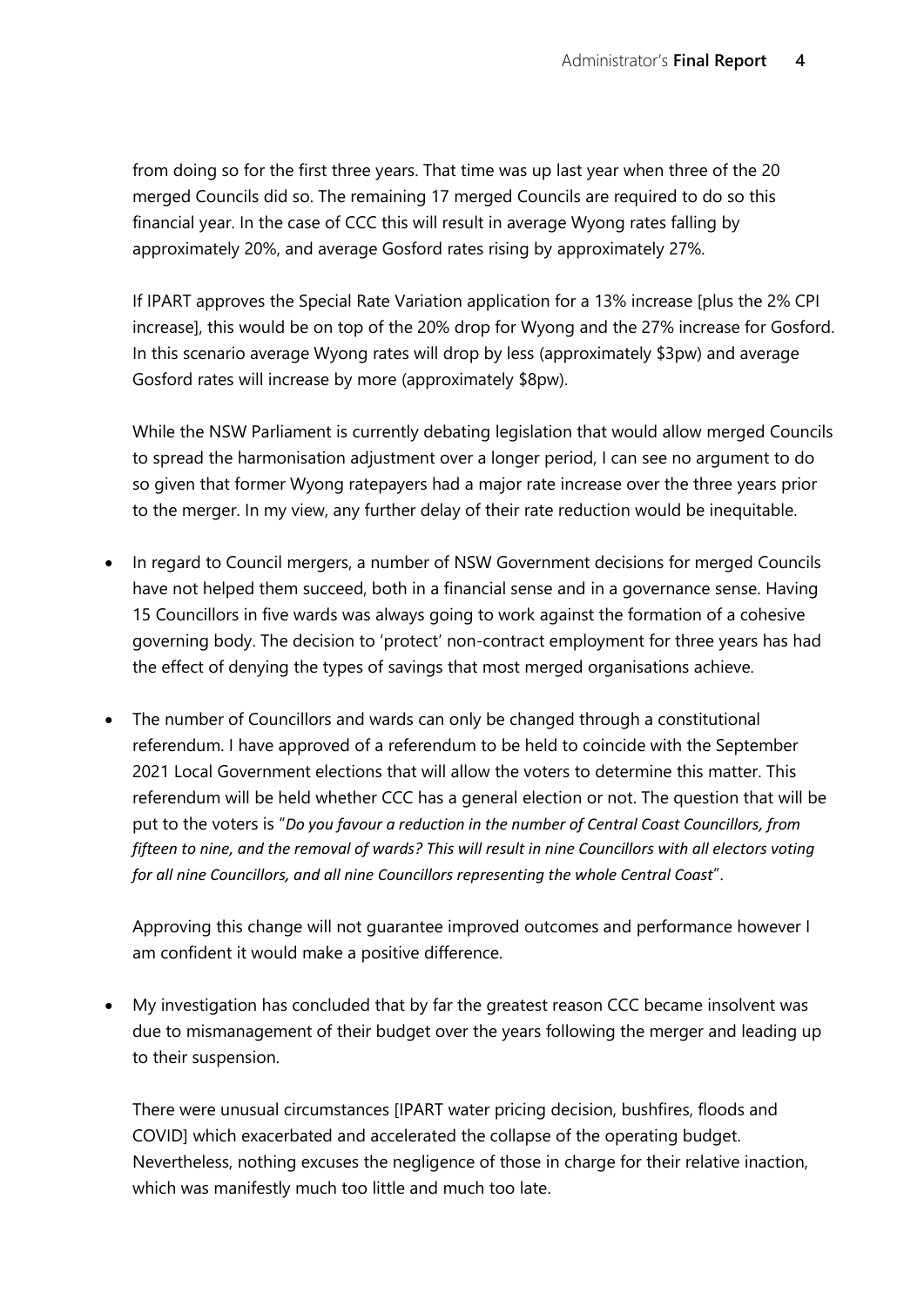The types of hard decisions/actions which Mr Hart and I have put in place needed to have been taken immediately after the IPART decision cut \$39 million pa from water rate income. Increased costs and revenue losses from floods, fires and COVID 19 made urgent action all the more necessary.

• The use of Restricted Reserves is not unimportant, but it is also not the reason why the budget 'blew out'. Even if those in charge thought those funds could be used for their expanded spending, they must have known they would eventually run out. To use them for capital spending is one thing, but to use them to prop up a rapidly deteriorating bottom line is inexcusable at best, and negligent at worse.

Having increased staff costs by so much since merger [around 250 extra people] and loss of \$39 million pa in revenue from the IPART decision on water rates, the end result was inevitable.

None of those involved have explained what they were going to do when the Restricted Reserves ran out.

In terms of who was mostly responsible:

- o The former CEO "stands by" his actions, which seem mostly to have commissioned consultant reports. It was his inaction on the budget front that failed the organisation.
- o The first Mayor of the merged Council employed the former CEO and together they drove the organisation on an expansionist journey in terms of both capital works and Council operations [extra staff].
- o A number of Councillors [on 'both sides'] still refuse to accept responsibility for the situation, maintaining it was all the fault of others. This lack of reflection and learning remains a major concern in terms of the return of Council.
- o The newly merged Council fell quickly into a very adversarial mode where a few Councillors seemed to take every opportunity to score points as if they were in a parliamentary chamber rather than members of a governing board needing to solve complex problems. A quick viewing of past Council Meetings illustrates this point.
- o This counterproductive political dynamic was not helped by some State MP's from both the major parties using Council decisions/issues to score political points. They continue to do so today.
- There is a lack of reflection among some key players about the need to change behaviour. In a recent media interview one suspended Councillor indicated his determination to pursue a wide range of issues "as soon as I get back".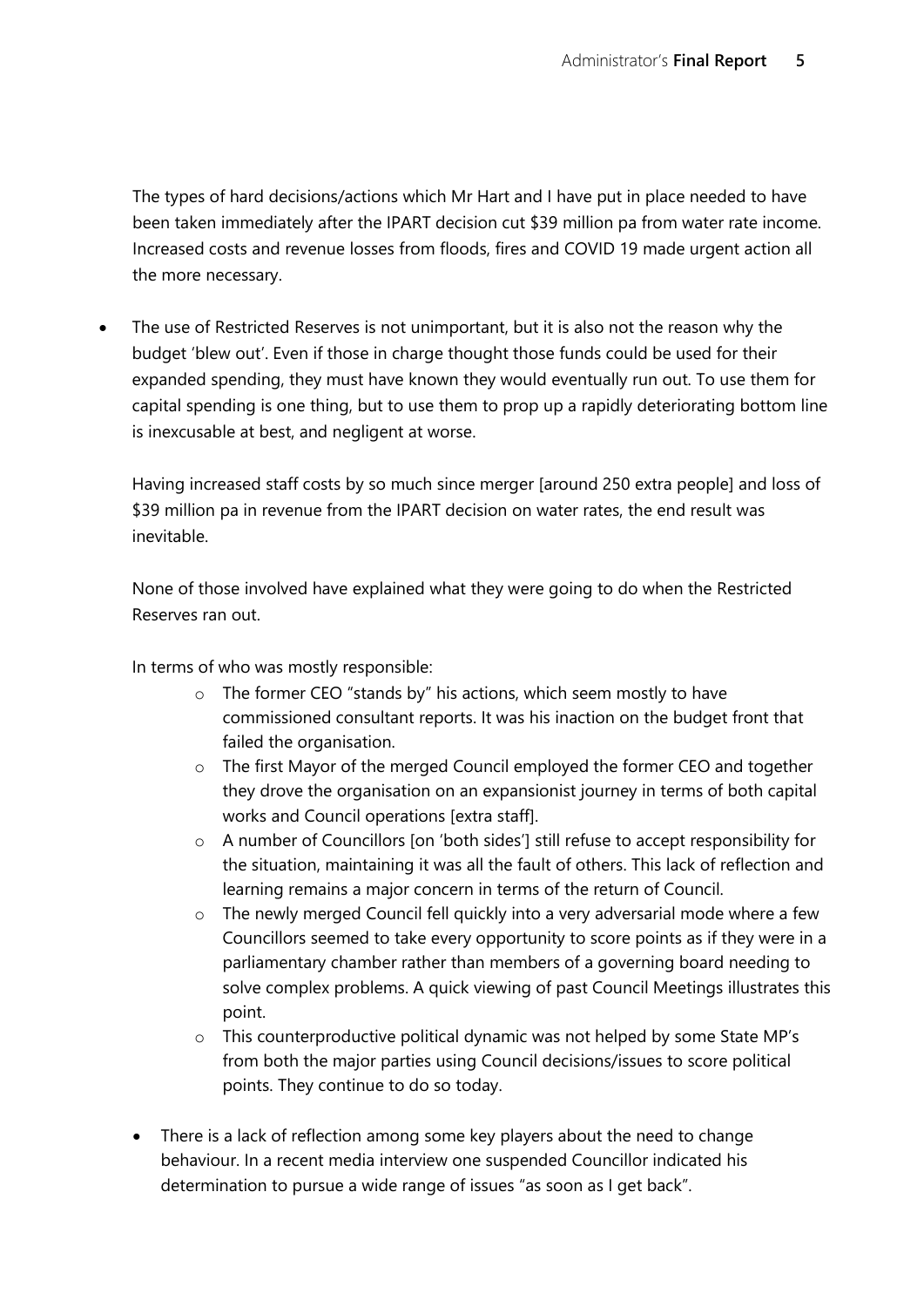In a recent discussion, another suspended Councillor, informed me the only financial response required was a further cut to the capital program, clearly demonstrating a serious lack of understanding of the year on year savings now needed. I am not aware of any of the suspended Councillors publicly supporting the expenditure cuts or the proposed rate rise or acknowledging their failure to perform their role. As mentioned above, viewing the 'tapes' of previous Council Meetings quickly reveals a caustic and adversarial culture that needs to change if the elected body is ever to effectively serve the people they are supposed to represent.

In terms of restoring Council's budget to a positive result, many measures have already been put in place.

Following two years of massive operating losses it has been necessary to produce \$75 million savings/revenue increase year on year, as well as start the process of producing surpluses and selling assets to pay down some of Council's \$565 million debt [this includes Restricted Reserves]. I have adopted a Long-Term Financial Plan which achieves this result.

A Draft Operational Plan which locks in this result will be on public exhibition from 27 April 2021. In the event the Minister decides to allow the Councillors to return before the next election due in early September, I **RECOMMEND** Performance Improvement Orders be put in place to prevent any departure from the bottom line established in the Draft Operational Plan and that these be accompanied by the appointment of a Financial Controller to ensure council compliance. Under this scenario I **RECOMMEND** Mr Rik Hart be appointed to that role.

- The list of key savings/revenue measures are extensive and includes:
	- o Slashing senior and middle management positions by 28% [326 to 236];
	- o Reducing staff costs from \$220 million at the end of FY 2019-2020 to \$176 million for the budgeted 2021-22 FY by returning employee numbers back to pre-merger level;
	- o Reducing capital works spending from the unsustainable level of \$225 million to \$172 million;
	- o Reducing each Directorate's budget by approximately 15%;
	- o Increasing rating income by 15% [subject to IPART approval].

Around 70% of the 'savings' target is being met by taking very hard decisions to reduce the cost of doing business, with only 30% to be found from increased revenue. Mr Hart and I agree it would be irresponsible to try and make further savings [instead of increasing revenue] by reducing costs further than what is now proposed or in place. In our opinion, to do so would risk irreparable damage to the organisation.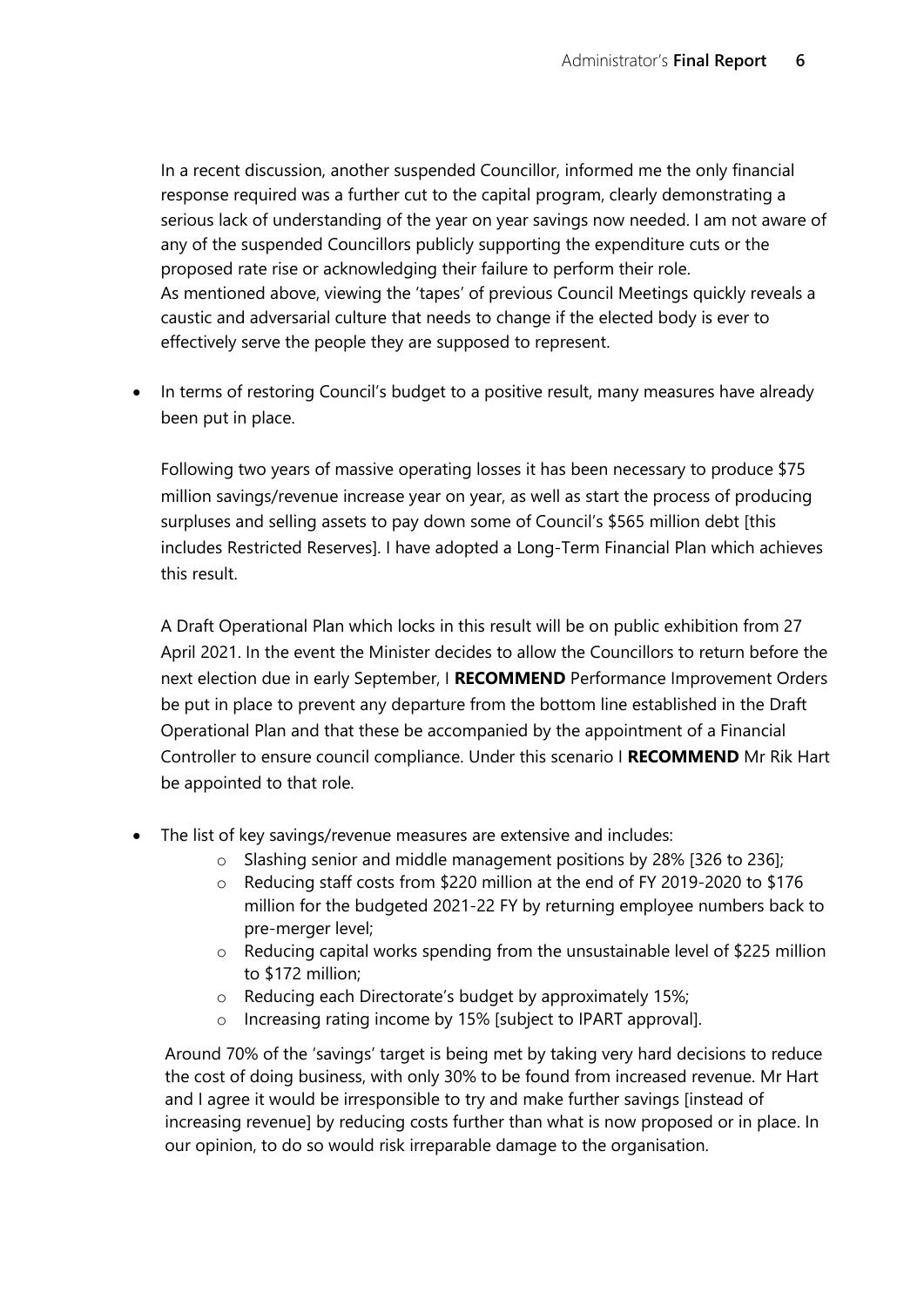The most important action I have taken is the appointment of a very experienced CEO. If Mr David Farmer had been here three years ago, I believe CCC would not have found themselves in such a dire financial position. Mr Farmer has started in his new position and his experience and leadership will be vital in leading a demoralised organisation to better times.

A major concern is that the return of elected Councillors will deflect Mr Farmer from the very substantial management challenges involved in implementing the new Long Term Financial Plan, finding more efficient delivery mechanisms, along with an improved organisational culture.

• While this investigation has found no evidence to support the quite widely held view that the financial crisis was caused by the merger, there is considerable evidence that the merger was incomplete when the elected body returned in September 2017, and that there was little interest or effort in gaining further efficiencies/savings by the newly elected body.

That the merger was not successfully completed is not necessarily surprising. The NSW Government gave all 20 merged Councils the same length of time under Administration to progress their mergers. Nobody expected that would be the end of the hard work needed to achieve the full potential benefits in both reducing overheads and improving service delivery. Unfortunately, as mentioned above, the new CCC political leadership showed little interest in such activity, instead, they embarked upon an agenda to increase staff and service levels without identifying new sources of recurrent revenue or savings to pay for them.

- With hindsight it should have been understood that not all pre-merged councils were as 'Fit-For-The Future' as others. As the Administrator who merged Manly, Warringah and Pittwater Councils, it is clear they were much 'Fitter' than Wyong and Gosford Councils. This was particularly the case in terms of overall financial strength and IT system compatibility. It was also the case that there was quite strong community and staff support for the merger.
- The reason the Government placed the merged Councils under Administration for 16 months was to allow a focus on the largely administrative work needed to successfully implement the mergers. Removing the elected representatives during this period was a deliberate and necessary strategy to ensure maximum focus on the complex administrative measures involved in merging large organisations.
- The merger of Gosford and Wyong Councils did not have strong community support at the outset. Regrettably, the performance of the CCC Councillors did little to build community support. In fact, I feel there is quite widespread community antagonism towards the new entity.

Under these circumstances I believe the best outcome for CCC and the community of the Central Coast would be a further extended period under Administration. This would allow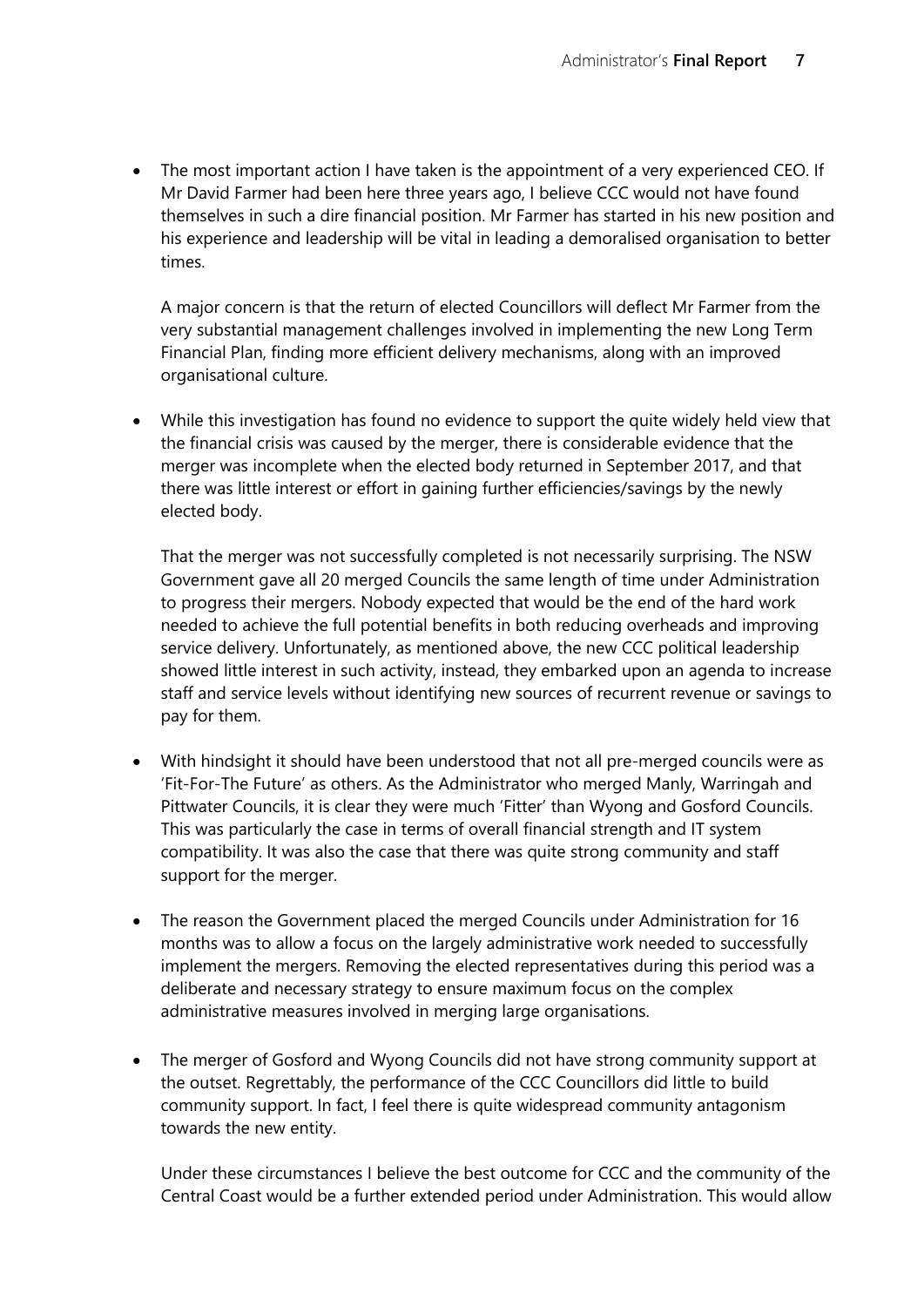Mr Farmer and a new Administrator adequate time to complete the merger and re-build community confidence, without the distraction of elected representatives intent on playing out broader political agendas.

From my contact with community and business leaders over the past six months I have no doubt such a move would be welcomed by an overwhelming majority of the Central Coast community.

### Conclusion

Given the above, I **RECOMMEND** the Minister for Local Government take whatever action necessary to prevent the return of the currently suspended councillors, and to delay the September 2021 election to allow a formal Inquiry to determine what is needed to achieve the successful merger of the two previous Councils.

**Dick Persson AM Interim Administrator Central Coast Council**

**15 April 2021**